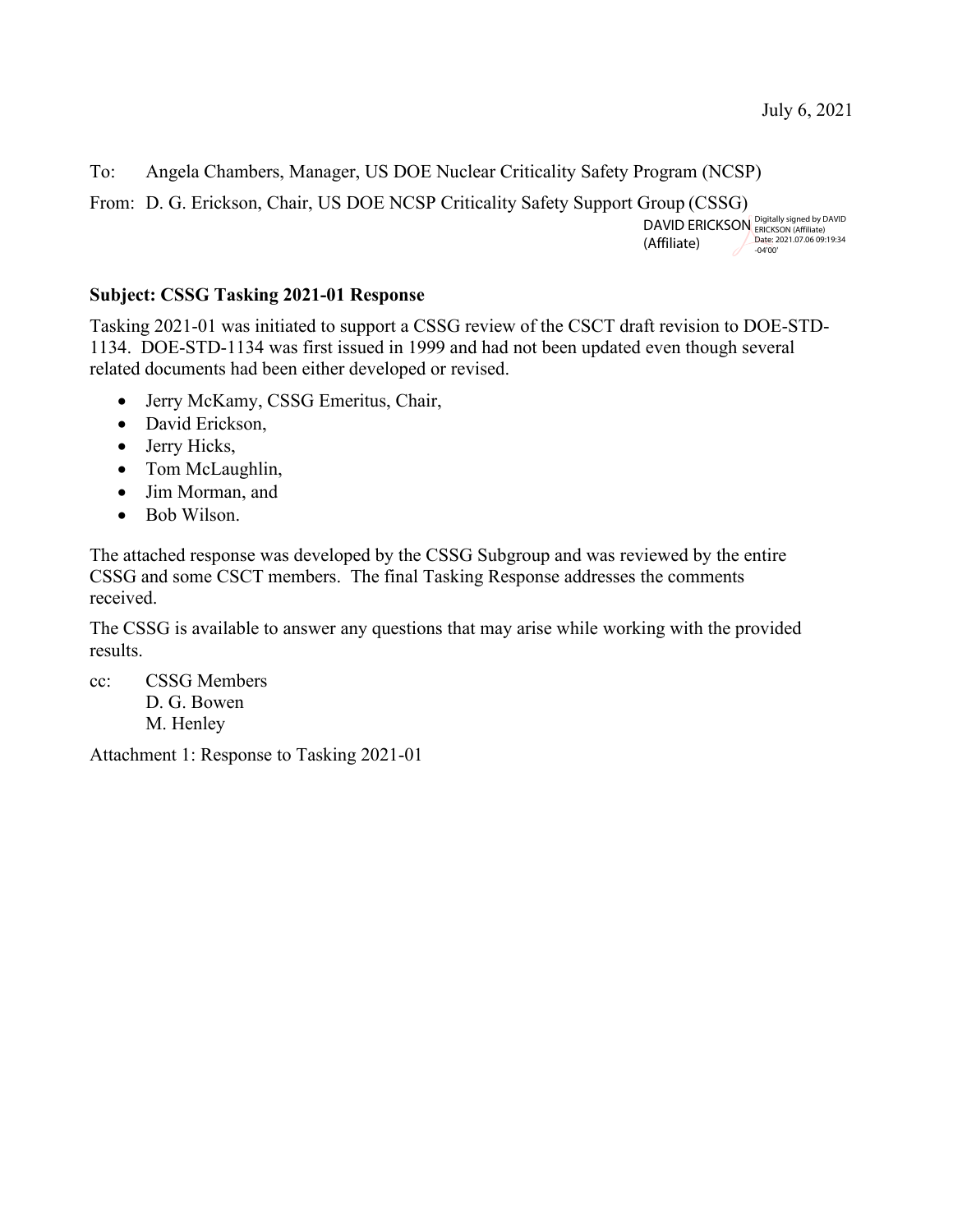#### **Rev. 0**

## CSSG RESPONSE FOR TASKING 2021-01

### "CSSG Review of draft revision to DOE-STD-1134"

### June 15, 2021

#### Summary of Task Statement

The DOE standard for DOE review of contractor criticality safety evaluations (DOE-STD-1134-99) has been archived. However, DOE staff at many sites use the archived standard and have expressed a need for an updated version. The DOE CSCT agreed and established a working group to develop a proposed revision. In 2020 the CSCT issued a draft of the revised 1134-Standard. The CSSG was tasked, by the NCSP Program Manager, to:

- Review the CSCT draft of the revision to 1134
- Communicate with appropriate CSCT members to understand the need and intent of the revision and to provide the CSCT a chance to discuss draft CSSG comments
- Provide recommendations to the CSCT and NCSP Manager:
	- o Purpose for resurrection of 1134
	- o How the revised 1134 should be used
	- o How it should or should not be captured in the DOE regulatory structure.

### History of DOE-STD-1134-99

The DOE Office of Technical Assistance (then EH-34) developed site-specific review guidance for criticality safety evaluations tailored to the Y12 site to assist and improve federal reviews at Y12 in 1996. This guidance was helpful and well received by the local site office.

The DOE did not have federal staff with criticality safety experience at each site where there was a NCS program nor did it have a formal training and qualification program for nuclear criticality safety staff in 1996. One of the goals of the DOE Office of Technical Assistance at the time was to standardize the interpretation and application of the ANSI/ANS-8 Series Standards and to clearly communicate federal expectations to contractors in the use of the ANSI/ANS-8 Standards.

Therefore, beginning in 1997, EH-34 used the site-specific guidance for Y12 to develop a DOE-wide technical standard for federal reviews of criticality safety evaluations. DOE issued DOE-STD-1134-99 based on this work. As a point of history, nuclear criticality safety requirements were promulgated under DOE Order 420.1 at the time which made implementation of the Double Contingency Principle (DCP) a requirement (i.e. a 'shall' statement in the Order) and also modified the ANSI/ANS-8.1 intent of the DCP to include multiple controls on a single parameter. EH-34 developed DOE-STD-1134-99 to reflect the requirements of DOE Order 420.1.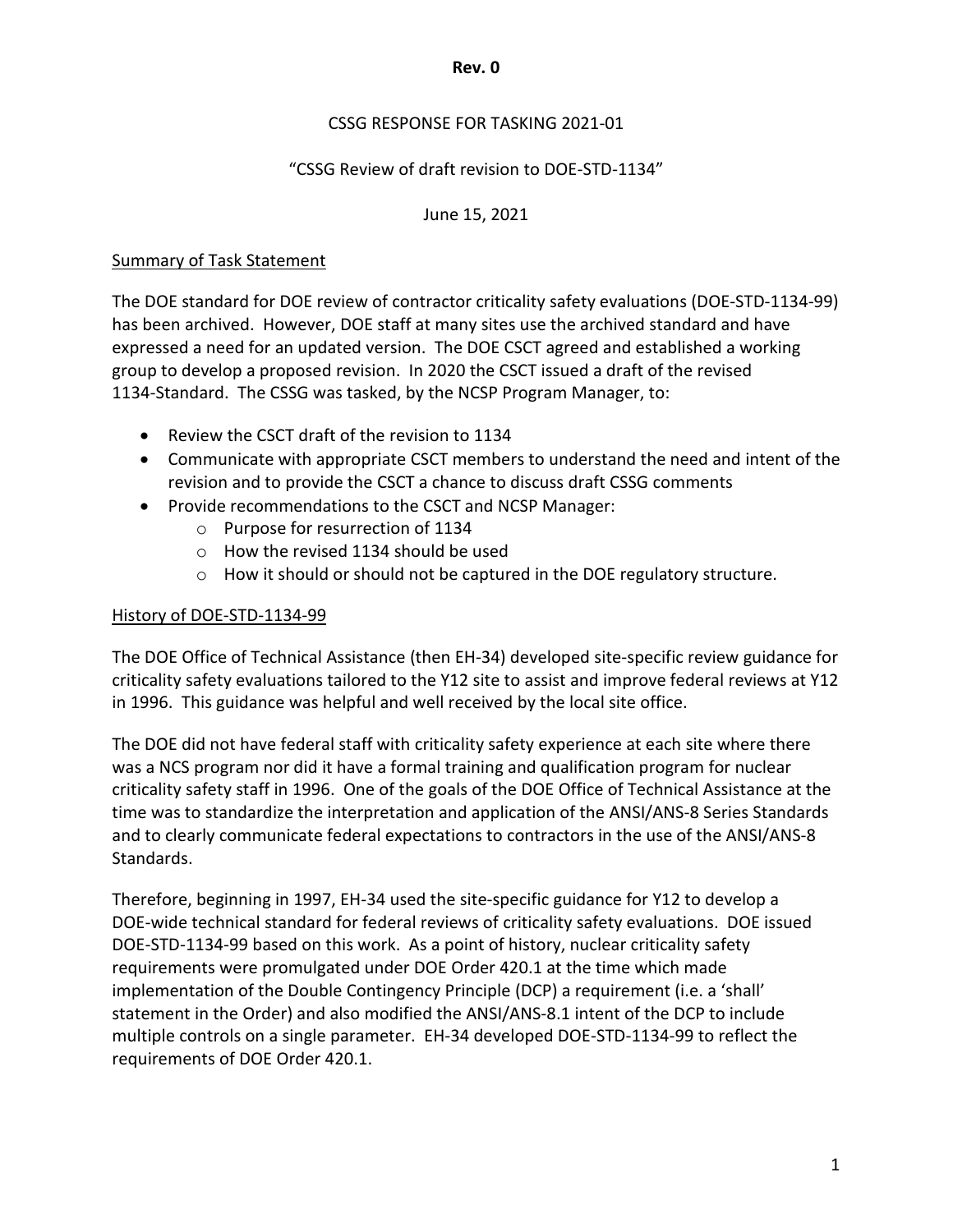In 1999 EH-34 formed, chartered, and chaired a collegial working group of all federal NCS staff called the Criticality Safety Coordinating Team (CSCT). The CSCT mission included sharing of lessons learned and best practices in NCS to ensure a consistent federal approach to NCS in accord with the ANSI/ANS-8 Standards. EH-34 contemporaneously issued DOE-STD-1135-99, "Guide for Nuclear Criticality Safety Engineer Training and Qualification" which was the first ever such guidance on the subject. This formed the foundation for DOE to develop a formal training and qualification program for federal NCS staff in the form of DOE-STD-1173-2003. By this time DOE had made substantial progress in hiring more federal staff that had prior NCS experience as practitioners. Finally, DOE issued DOE-STD-3007-2007 which promulgated federal expectations for the content, not just the format, of criticality safety evaluations.

In the mid-2010's, as a result of the improvement in federal NCS staff capability and coordination, alongside improved DOE Orders and Technical Standards, clearly communicating the technical content expectations for criticality safety evaluations, the DOE allowed DOE-STD-1134-1999 to become an inactive, archived standard. DOE-STD-1134-1999 had become outdated insofar as keeping up with the evolution of DOE Orders and Standards such as DOE-STD-3007-2007 and its revision in 2017, DOE-STD-3009-2014, DOE Order 420.1c, etc.

## CSSG Activities Supporting this Tasking

The CSSG formed a working group to perform this tasking. The working group members were:

- Jerry McKamy, CSSG Emeritus, Chair,
- David Erickson,
- Jerry Hicks,
- Tom McLaughlin,
- Jim Morman, and
- Bob Wilson.

The working group performed the following activities

- Reviewed the CSCT draft revision of 1134
- Held a virtual meeting to discuss comments
- Issued an email update to the broader CSSG and NCSP Management subsequent to the working group meeting
- Conducted a virtual meeting with CSCT members including the primary authors of the draft revision, and
- Prepared this report for CSSG and NCSP Management approval.

# Results from the CSSG Working Group Review and Meeting

The working group developed a voluminous set of comments on the draft revision. The vast majority of the paragraphs in the text of the draft received significant comments. Though the draft does contain some useful and helpful information, any attempt to simply address CSSG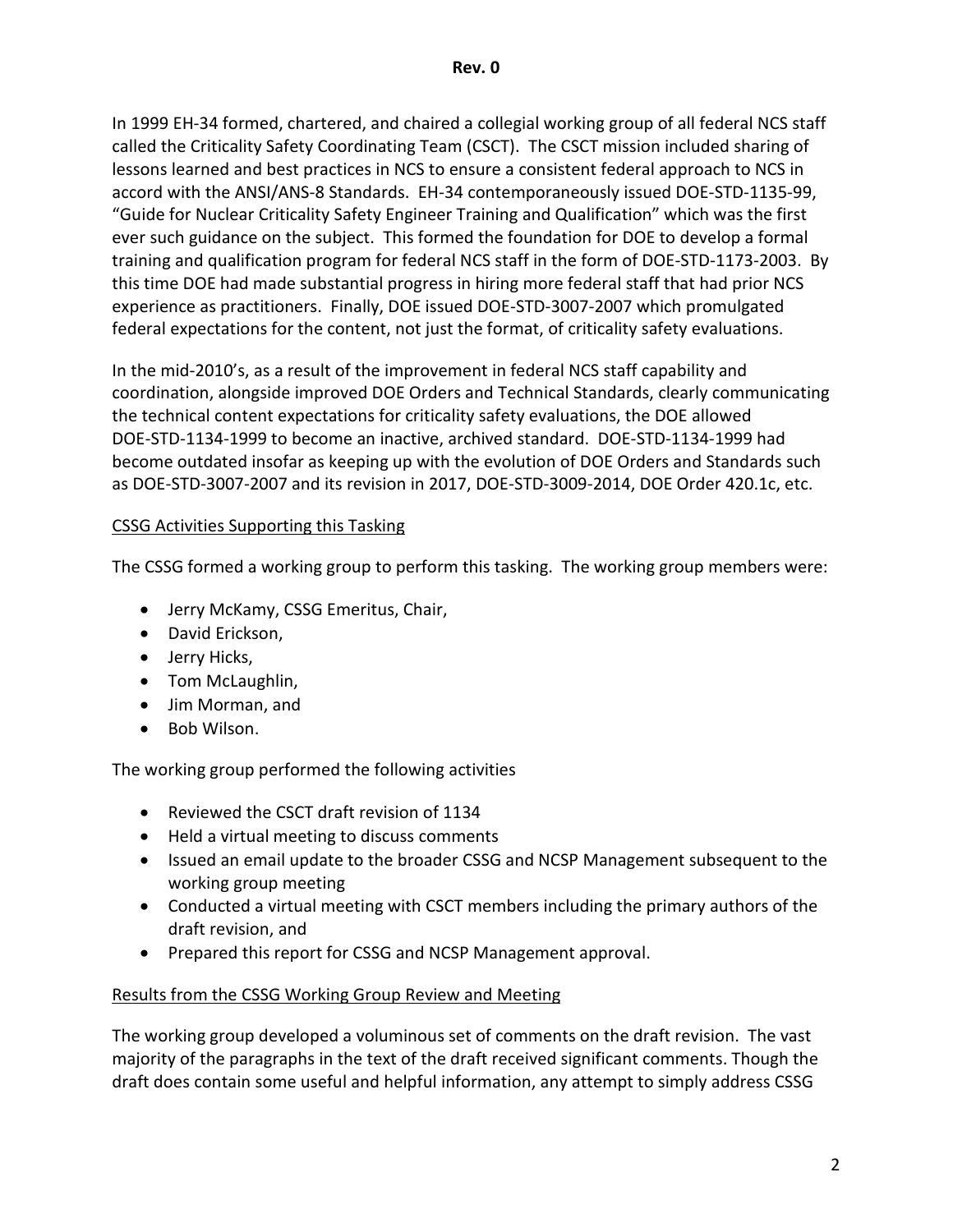comments would result in essentially a complete re-write of the draft revision starting from almost a blank sheet of paper.

The working group concluded:

- It was not clear what problem the CSCT is trying to solve;
- Events have overtaken much of the text of this document;
- The opening statement in the draft (referring to experienced DOE NCS staff being required to perform an adequate review) is accurate, but likely not implementable by many current federal field staff;
- The text of the proposed revision is out of date and not harmonized with DOE-STD-3007-2017;
- If DOE issues a revised 1134 as a technical standard then there will be two formal standards that pertain to developing a criticality safety evaluation (3007 and 1134) and the need for such is not apparent; and,
- The working group is unanimous in the opinion that this version of 1134 as currently drafted is not beneficial as a technical standard or as formal review guidance.

# Results of the Meeting with the CSCT

The working group met virtually with five members of the CSCT including two primary authors of the draft revision to 1134. The CSCT identified improved knowledge transfer and a need for training/mentoring of inexperienced federal staff as the problems they were intending to address, at least in part, by this effort. The rather rapid and extensive experience drain the DOE saw in their NCS cadre over the past few years has limited the ability of the federal workforce to mentor less-experienced staff. It was also noted that the DOE training and qualification program for NCS staff has not been updated since 2009.

# CSSG Recommendations

The CSCT was attempting to address a need they identified to improve knowledge transfer and provide some training/mentoring of inexperienced federal staff with this effort. Given that the DOE NCS Training and Qualification (T&Q) Program embodied in DOE-STD-1173 and associated supporting materials have not been updated since 2009 it would seem appropriate to do so. Therefore, going forward DOE management in charge of the NCS T&Q program should conduct a review of its current practices, update and improve the process in the areas of knowledge transfer and mentoring. Following the update, DOE Offices with NCS concerns should ensure themselves that they are consistently applying the intent of the improved T&Q program at all sites.

The CSSG Recommends:

• DOE should not issue a revised 1134 as a stand-alone technical standard because there is sufficient guidance for the content expectations of criticality safety evaluations in DOE-STD-3007-2017.